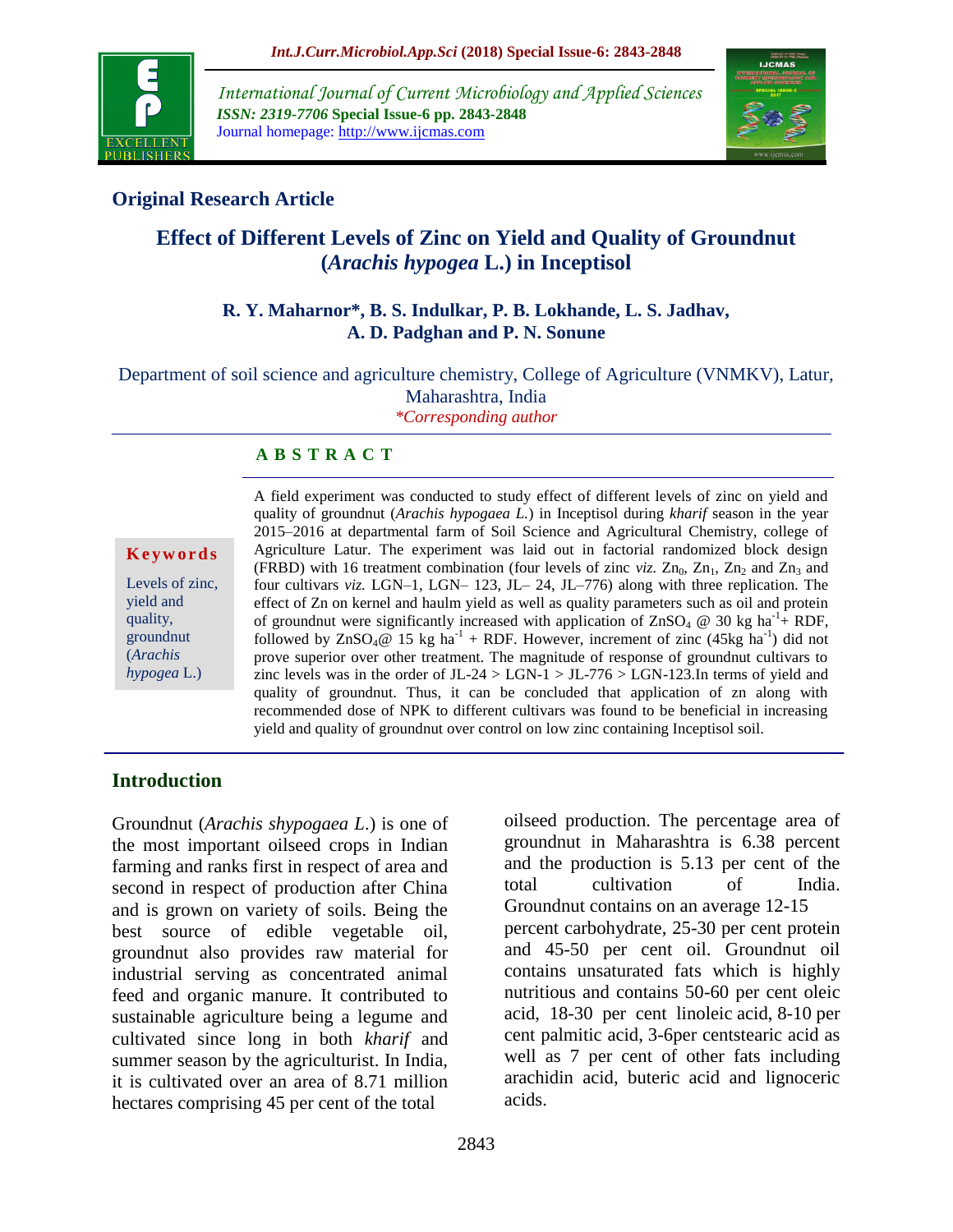Zinc is required in various metabolic processes as catalysts. Zinc also increases the content of protein, calorific value, amino acid and fat in oilseed crop Balanced fertilization helps to improve the quality of the produce. Thus, use of fertilizer for a particular crop should be considered from quality point of view.

Zinc deficiency start yellowing of leaves from lamina to base, mid-rib and veins remain green. In Maharashtra 34 per cent soils were deficient in available zinc application of zinc in such deficient soils may improve the quality of farm produce. Hence, this study was taken on priority to see the influence effect of different levels of zinc on yield and quality of groundnut, in Inceptisol**.**

#### **Materials and Methods**

The field experiment was conducted on the farm of Department of Soil Science and Agricultural Chemistry, College of Agriculture, Latur, VNMKV Parbhani during *Kharif* 2015-2016 on groundnut crop. The experimental soil was clayey in texture, calcareous in nature and slightly alkaline in reaction; low in N, P and Zn, and high in K. The experimental soil was deep black in color with good drainage.

The experiment was laid out in factorial randomized block design (FRBD) with 16 treatment combination (four levels of zinc *viz.*  $Zn_0$ ,  $Zn_1$ ,  $Zn_2$  and  $Zn_3$  and four cultivars *viz.*LGN–1, LGN– 123, JL– 24, JL–776) along with three replication, In order to evaluate the effect of different le vels of zinc on yield and quality of groundnut in Inceptisol with recommended dose of

N, P<sub>2</sub>O<sub>5</sub> (25:50 kg ha<sup>1</sup>), along with ZnSO<sub>4</sub>, 0  $kgha^{-1}15 kg ha^{-1}30 kgha^{-1}45 kgha^{-1}$ 

<sup>1</sup> was applied at the time of sowing. N and P

were applied through urea and single superphosphate. The method for application of fertilizer adopted was band placement. With Spacing Row to Row 30 cm and Plant to Plant 15 cm.Plot size of Gross: 3.6 x 4.0  $m<sup>2</sup>$  and Net: 2.7 x 3.5 m<sup>2</sup> and Number of treatments 16 with Number of replication is 03 and Cultivar 4 (LGN-1, LGN-123, JL-24,JL-776) and RDF(25:50:00)and Varieti  $V_1$  = LGN-1  $V_2$  = LGN-123  $V_3$ =JL-24  $V_4 = JL-776$  with Level of Zinc  $Zn_0 = No$  $\text{Zinc Zn}_1 = 15 \text{ ZnSO}_4 \text{ kg ha}^{-1} \text{ Zn}_2 = 30$  $ZnSO_4$  kg ha<sup>-1</sup>  $Zn_3 = 45 ZnSO_4$  kg ha<sup>-1</sup>.

#### **Results and Discussion**

Data tabulated in Table 1 shows that the effects of different levels of zinc on kernel yield of groundnut crop. A variety shows difference in kernel yield. Cultivar JL-24  $(V<sub>3</sub>)$  recorded highest kernel yield 813 kg ha<sup>-1</sup> over all other cultivars. V<sub>1</sub>-779 kg ha<sup>-1</sup>,  $V_2$ -597 kg ha<sup>-1</sup> and  $V_4$ - 638kg ha<sup>-1</sup> showed significant response over control. Zinc fertilization significantly influences the kernel yield. Highest kernel yield 776 kg ha-<sup>1</sup> over control (597 kg  $ha^{-1}$ ) due to the application of  $ZnSO_4@$  30 kg ha<sup>-1</sup> + RDF.

Effects of different levels of zinc on kernel yield are presented and revealed that all treatments significantly increased the kernel yield over control. Among all treatment 30  $kg$  ha<sup>-1</sup>ZnSO<sub>4</sub> + RDF with JL-24 recordet highest kernel yield 813 kg ha $^1$ respectively.

Data indicated in Table 2 shows that the effects of different levels of zinc on haulm yield of groundnut crop. A variety shows difference in haulm yield. Cultivar JL-24  $(V<sub>3</sub>)$  recorded highest haulm yield 3087 kg ha<sup>-1</sup> over all other cultivars.  $V_1$ –2956 kg ha<sup>-1</sup> ,  $V_2$ -2265kg ha<sup>-1</sup> and  $V_4$ - 2421kg ha<sup>-1</sup> showed significant response over control. Zinc fertilization significantly influences the haulm yield.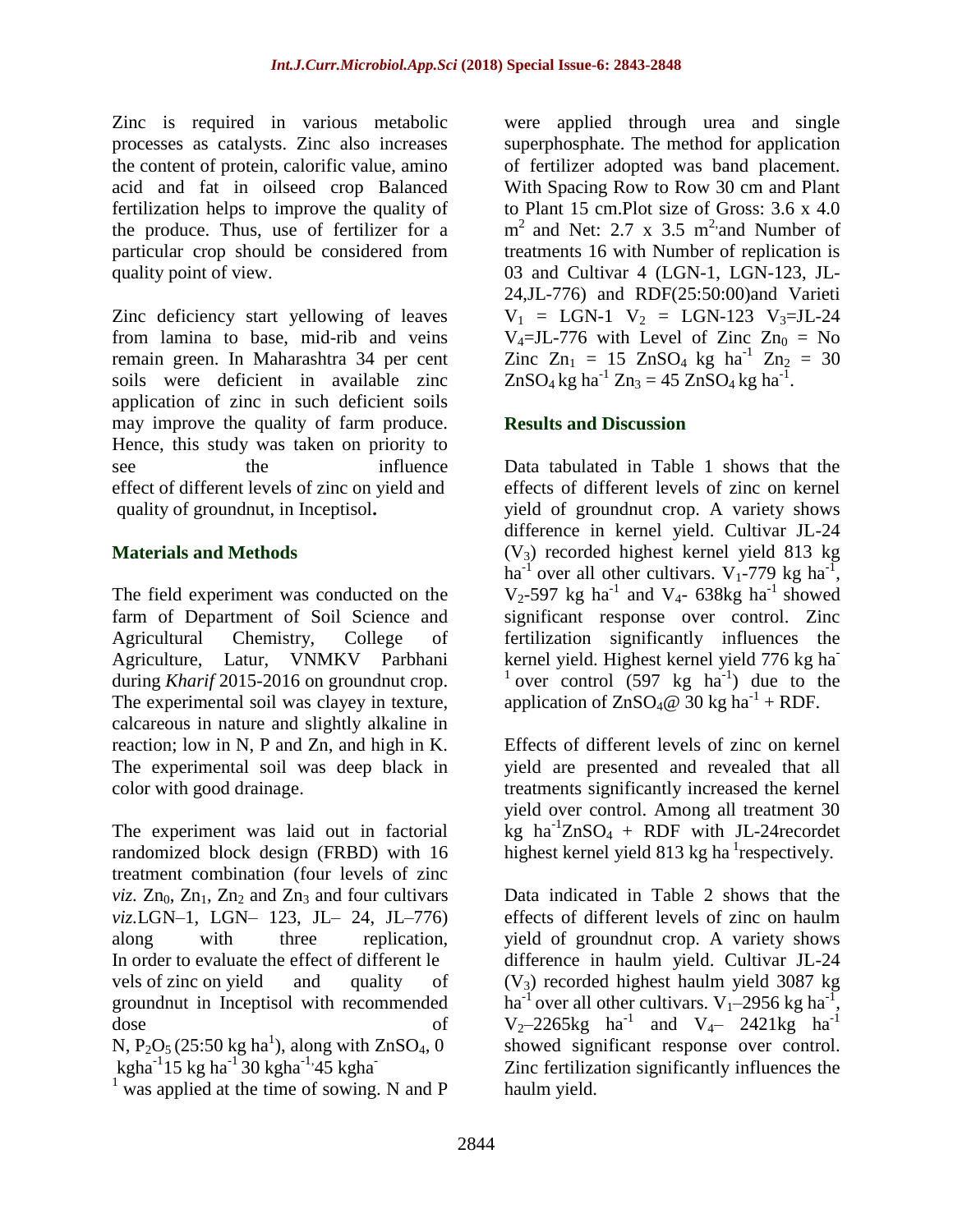| Variety    | Zinc levels     |        |                 |                 | Mean          |  |
|------------|-----------------|--------|-----------------|-----------------|---------------|--|
|            | Zn <sub>0</sub> | $Zn_1$ | Zn <sub>2</sub> | Zn <sub>3</sub> |               |  |
| $V_1$      | 661             | 785    | 850             | 820             | 779           |  |
| $V_2$      | 515             | 581    | 651             | 640             | 597           |  |
| $V_3$      | 663             | 829    | 900             | 861             | 813           |  |
| $V_4$      | 549             | 619    | 702             | 681             | 638           |  |
| Mean       | 597             | 703    | 776             | 750             |               |  |
|            | Variety         |        | Zn              |                 | $V \times Zn$ |  |
| $SE_{\pm}$ | 10.02           |        | 10.02           |                 | 20.04         |  |
| CD at $5%$ | 28.94           |        | 28.94           |                 | <b>NS</b>     |  |

Table.1 Effect of zinc on kernel yield of groundnut (kg ha<sup>-1</sup>)

|  |  | <b>Table.2</b> Effect of Zinc on haulm yield of groundnut ( $kg \text{ ha}^{-1}$ ) |  |
|--|--|------------------------------------------------------------------------------------|--|
|  |  |                                                                                    |  |

| Zinc levels    |         |        |                 |                 |               |  |
|----------------|---------|--------|-----------------|-----------------|---------------|--|
| Variety        |         |        | Mean            |                 |               |  |
|                | $Zn_0$  | $Zn_1$ | Zn <sub>2</sub> | Zn <sub>3</sub> |               |  |
| $V_1$          | 2509    | 2979   | 3225            | 3112            | 2956          |  |
| V <sub>2</sub> | 1956    | 2207   | 2471            | 2427            | 2265          |  |
| $V_3$          | 2518    | 3146   | 3415            | 3268            | 3087          |  |
| $\rm V_4$      | 2086    | 2349   | 2666            | 2583            | 2421          |  |
| Mean           | 2267    | 2670   | 2944            | 2848            |               |  |
|                | Variety |        | Zn              |                 | $V \times Zn$ |  |
| $SE \pm$       | 38.04   |        | 38.04           |                 | 76.08         |  |
| CD at $5%$     | 109.83  |        | 109.83          |                 | <b>NS</b>     |  |

|  |  |  |  |  | <b>Table.3</b> Effect of zinc on oil content $(\%)$ and oil yield $(kg ha^{-1})$ in groundnut |
|--|--|--|--|--|-----------------------------------------------------------------------------------------------|
|  |  |  |  |  |                                                                                               |

| Variety        | Zinc levels              |                     |                 |        |               |  |  |  |
|----------------|--------------------------|---------------------|-----------------|--------|---------------|--|--|--|
|                | $Zn_0$                   | $Zn_1$              | Zn <sub>2</sub> | $Zn_3$ | Mean          |  |  |  |
|                |                          | Oil content $(\% )$ |                 |        |               |  |  |  |
| $V_1$          | 44.69                    | 45.00               | 45.17           | 45.04  | 44.97         |  |  |  |
| V <sub>2</sub> | 44.92                    | 45.33               | 45.07           | 44.92  | 45.06         |  |  |  |
| $V_3$          | 44.90                    | 45.23               | 45.39           | 45.05  | 45.14         |  |  |  |
| $V_4$          | 45.08                    | 44.70               | 45.02           | 44.70  | 44.88         |  |  |  |
| Mean           | 44.90                    | 45.07               | 45.17           | 44.93  |               |  |  |  |
|                | Variety                  |                     | Zn              |        | $V \times Zn$ |  |  |  |
| $SE_{\pm}$     | 0.139                    |                     | 0.139           |        | 0.277         |  |  |  |
| CD at $5%$     | 0.400                    |                     | 0.400           |        | <b>NS</b>     |  |  |  |
|                | Oil yield $(kg/ha_{-1})$ |                     |                 |        |               |  |  |  |
| $V_1$          | 295.36                   | 353.06              | 383.83          | 369.23 | 350.37        |  |  |  |
| V <sub>2</sub> | 231.43                   | 263.59              | 293.46          | 287.34 | 268.95        |  |  |  |
| $V_3$          | 297.83                   | 374.85              | 408.29          | 387.99 | 367.24        |  |  |  |
| $V_4$          | 247.71                   | 277.01              | 316.30          | 304.29 | 286.33        |  |  |  |
| Mean           | 268.08                   | 317.13              | 350.47          | 337.21 |               |  |  |  |
|                | Variety                  |                     | Zn              |        | $V \times Zn$ |  |  |  |
| $SE_{\pm}$     | 4.609                    |                     | 4.609           |        | 9.218         |  |  |  |
| $CD$ at 5%     | 13.308                   |                     | 13.308          |        | NS            |  |  |  |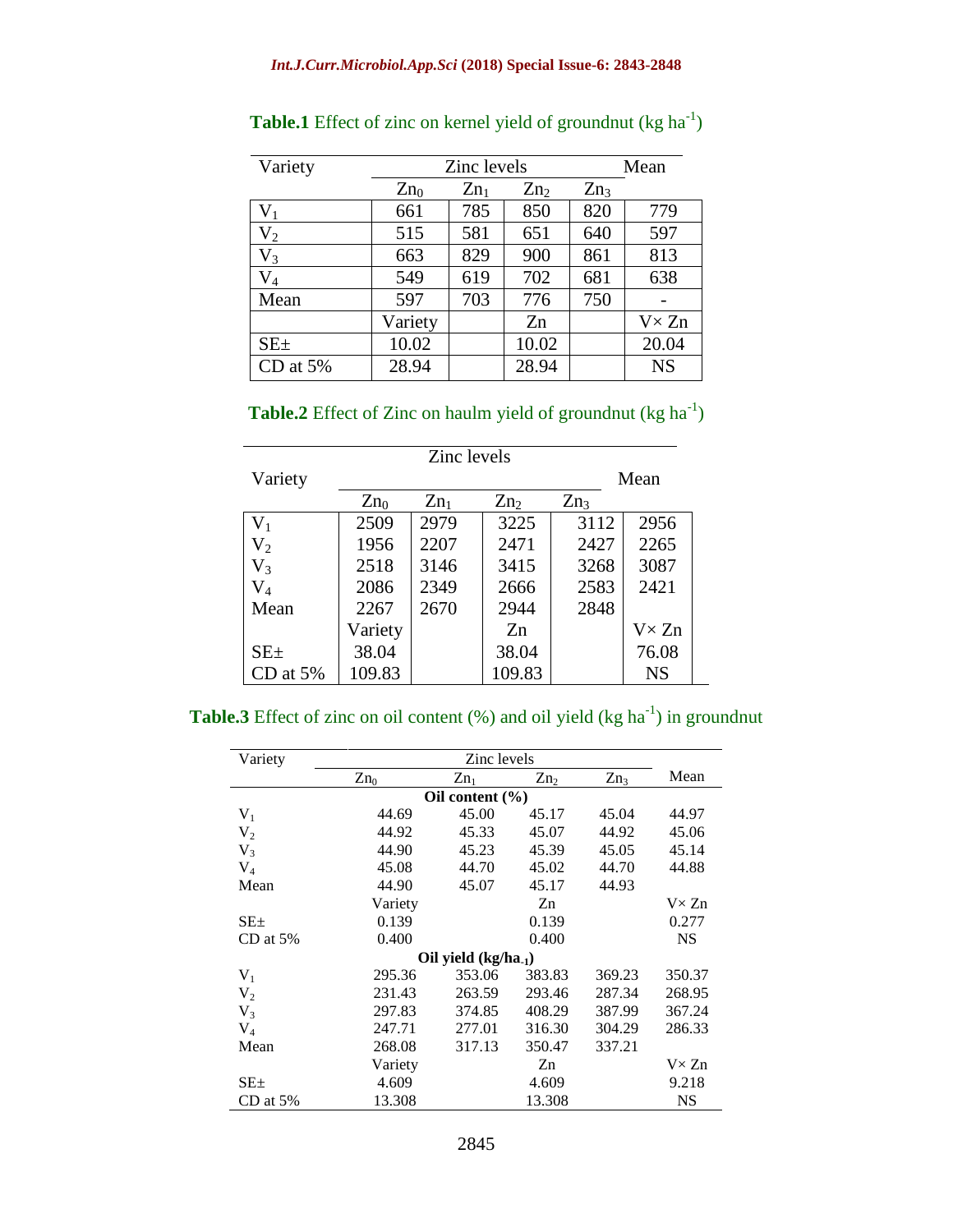| Variety                 |         | Mean                        |                 |                 |               |  |  |  |
|-------------------------|---------|-----------------------------|-----------------|-----------------|---------------|--|--|--|
|                         | $Zn_0$  | $Zn_1$                      | Zn <sub>2</sub> | Zn <sub>3</sub> |               |  |  |  |
| Protein content $(\% )$ |         |                             |                 |                 |               |  |  |  |
| $V_1$                   | 20.79   | 22.69                       | 23.81           | 23.75           | 22.76         |  |  |  |
| $V_2$                   | 20.48   | 22.48                       | 23.71           | 22.75           | 22.35         |  |  |  |
| $V_3$                   | 20.73   | 22.52                       | 24.58           | 23.58           | 22.85         |  |  |  |
| $V_4$                   | 20.69   | 22.88                       | 22.88           | 23.27           | 22.43         |  |  |  |
| Mean                    | 20.67   | 22.64                       | 23.74           | 23.34           |               |  |  |  |
|                         | Variety |                             | Zn              |                 | $V \times Zn$ |  |  |  |
| $SE_{\pm}$              | 0.254   |                             | 0.254           |                 | 0.508         |  |  |  |
| $CD$ at $5%$            | 0.734   |                             | 0.734           |                 | 1.467         |  |  |  |
|                         |         | Protein yield $(kgha^{-1})$ |                 |                 |               |  |  |  |
| $V_1$                   | 137.33  | 177.92                      | 202.36          | 194.78          | 178.10        |  |  |  |
| V <sub>2</sub>          | 105.54  | 130.75                      | 154.42          | 145.49          | 134.05        |  |  |  |
| V <sub>3</sub>          | 137.54  | 186.60                      | 220.87          | 203.16          | 187.04        |  |  |  |
| $V_4$                   | 113.75  | 141.54                      | 160.87          | 158.31          | 143.62        |  |  |  |
| Mean                    | 123.54  | 159.20                      | 184.63          | 175.44          |               |  |  |  |
|                         | Variety |                             | Zn              |                 | $V \times Zn$ |  |  |  |
| $SE \pm$                | 2.857   |                             | 2.857           |                 | 5.714         |  |  |  |
| $CD$ at 5%              | 8.249   |                             | 8.249           |                 | <b>NS</b>     |  |  |  |

**Table.4** Effect of zinc on protein content (%) and protein yield (kgha<sup>-1</sup>) of groundnut

Highest kernel yield 2944 kg ha<sup>-1</sup> over control  $(2267 \text{ kg} \text{ ha}^{-1})$  respectively due to the application of  $ZnSO_4@30$  kg ha<sup>-1</sup> + RDF. Effects of different levels of zinc on haulm yield are presented in it was revealed that all treatments significantly increased the haulm yield over control. Among all treatmentZnSO<sub>4</sub> @30 kg ha<sup>-1</sup> + RDF with JL-24 recorded highest haulm yield 3087 kg ha<sup>-1</sup> respectively.

Data indicated in Table 3 shows that the effects of different levels of zinc on oil content and oil yield of groundnut crop.

Variety shows difference in oil percent and oil yield. Cultivar JL-24  $(V_3)$  recorded highest oil content 45.14 percent over all other cultivars.  $V_1$ –44.97 percent,  $V_2$ –45.06 percent and  $V_{4}$ – 44.88 percent show significant response over control. Cultivar JL-24  $(V_3)$  recorded highest oil yield  $(367.24 \text{ kg ha}^{-1})$  over all other cultivars.

Zinc fertilization significantly influences the oil contain. Highest oil contains 45.17 percent over control (44.90 percent) respectively due to the application of 30 kg  $ZnSO<sub>4</sub>$  ha<sup>-1</sup> + RDF. Zinc fertilization significantly influences the oil yield. Highest oil yield was recorded in  $\text{ZnSO}_4@$  30 kg ha 1  $+$  RDF, 350.47 kg ha<sup>-1</sup> over control  $(268.08 \text{ kgha}^{-1})$  respectively.

Data tabulated in Table 4 shows that the effects of different levels of zinc on protein content and protein yield of groundnut crop.

Variety showed difference in protein content and protein yield. Cultivar JL-24  $(V_3)$ recorded highest protein content 22.85 percent over all other cultivars.  $V_1$ -22.76 percent,  $V_2$ -22.35 percent and  $V_4$ - 22.43 percent showed significant response over control. Cultivar JL-24 (V<sub>3</sub>) with  $ZnSO<sub>4</sub>@$ 30 kg  $ha^{-1}$ + RDF recorded highest protein yield184.63 kg ha<sup>-1</sup> over all other cultivars.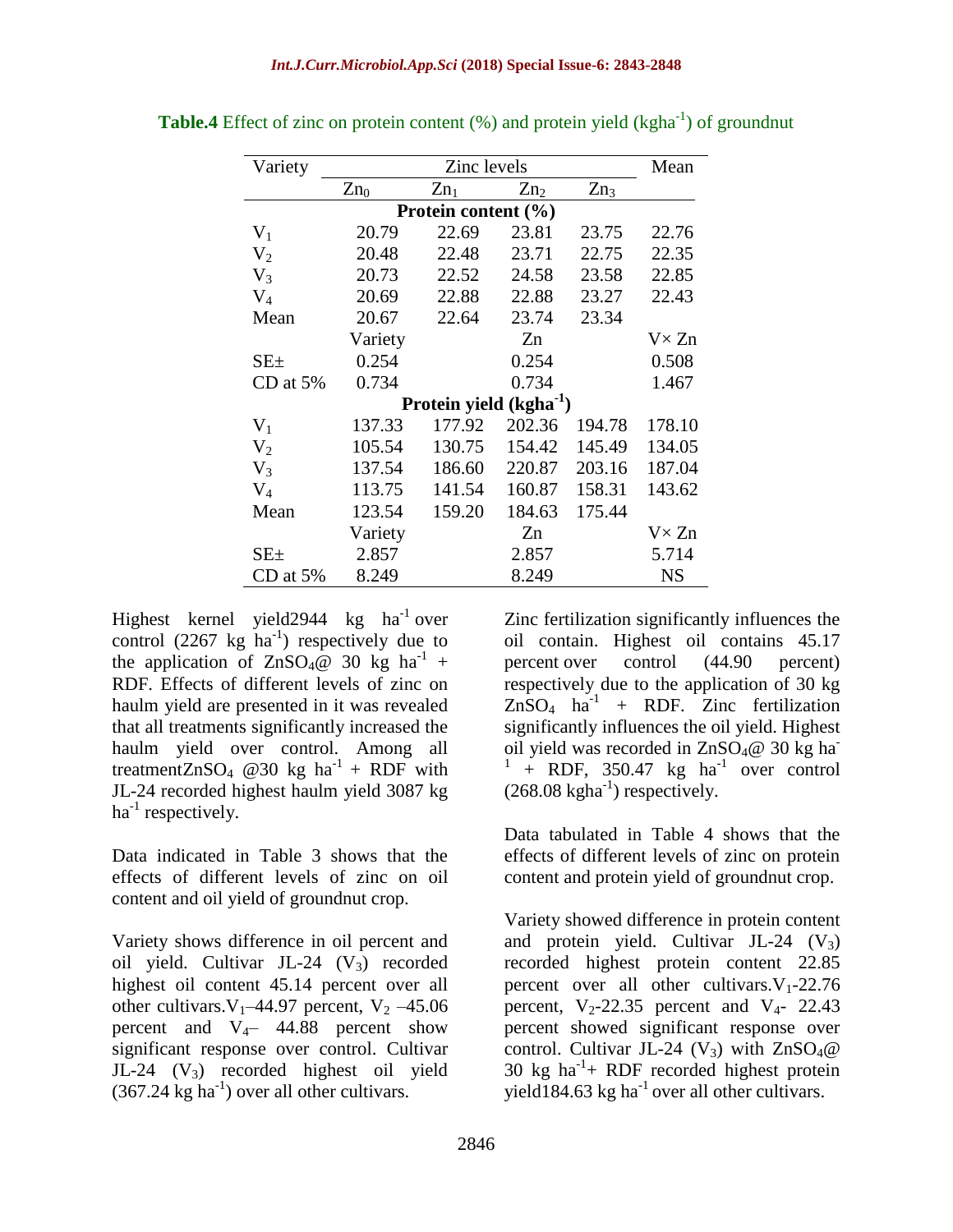Zinc fertilization significantly influences the protein contain. Highest protein contains 23.74 percent over control 20.67 per cent respectively due to the application ofZnSO<sub>4</sub> $@$  30 kgha<sup>-1</sup> + RDF. Zinc fertilization significantly influences the protein yield. Highest protein yield was recorded in 30 kg  $ZnSO<sub>4</sub>$  ha<sup>-1</sup> + RDF.134.04  $kg$  ha<sup>-1</sup> over control  $123.54kg$  ha <sup>1</sup>respectively.

Effect of different levels of zinc on protein content and protein yield of groundnut. It was revealed that all treatments significantly increased protein content and protein yield over control. Among all treatment ZnSO430 kg  $ha^{-1}$  + RDF with JL-24 recorded highest protein content 45.14 per cent and protein yield  $367.24$ kg ha<sup>-1</sup> respectively. Similar findings are reported by Zinc plays important role in formulation of growth hormones, promotion of protein synthesis in kernel maturation and production. Zinc also increase the content of proteins, calorific value, and amino acid and fat in oilseed crop hence legume crop required a higher amount of zinc. Tathe *et al.,* (2008) who reported that application of 40 kg  $ha^1$  zinc record highest protein content of groundnut. Nadaf *et al.,* (2011) reported that crude protein content of groundnut increased significantly due to application of zinc sulphate  $\omega$  5, 10 and 20 kg ha<sup>-1</sup>. And Suresh *et al.*, (2013).

Among the cultivar studied significant response was observed in JL-24 followed by LGN-1, LGN-123 AND JL-776 at 30, 60 and 90 DAS.

Kernel and haulm yield were maximum in cultivar JL-24.Increase in kernel yield of groundnut cultivar JL-24 is 36.18per cent which is higher than LGN-1 (30.48 percent) and JL-776 (6.86 percent) with  $ZnSO<sub>4</sub> \omega$  30 kgha<sup>-1</sup> + RDF ( $V_3Z_2$ ). Kernel and haulm yield were maximum in cultivar JL-

24.Increase in kernel yield of groundnut cultivar JL-24 is 36.18per cent which is higher than LGN-1 (30.48 per cent) and JL-776 (6.86 per cent) with  $ZnSO_4 \tQ 30$  kgha<sup>-1</sup> +RDF ( $V_3Z_2$ ). Zinc improved the quality by way of healthy and bold seeds in zinc treated plot over control.

The oil percentage and oil yield, protein percentage and protein yield were Maximum due to the application of  $ZnSO_4 \tQ 30 kg ha^-$ <sup>1</sup>+ RDF. Highest oil percentage and oil yield, protein percentage and protein yield were recorded in cultivar JL-24 with ZnSO<sub>4</sub> @ 30 kg ha<sup>-1</sup>+RDF (V<sub>3</sub>Z<sub>2</sub>).

### **References**

- Anonymous, 2015. Directorate of Pulses Development.
- Janakiraman, N., Venkataravana, P. and Seenappa, C. 2004. Effect of micronutrients on growth and yield of groundnut (*Arachis hypogaea* L.), *Environment and Ecology*; 2004. 22: Spl-4, 666-668.
- Krishnappa, M., Srinivasan, C.N. and Sastry, J.A. 1994. Effect of macro and micronutrients on oil content in groundnut, University of Agricultural Sciences (Bangalore); 1994. 23: (9):107-108.
- Malewar G.U, and Gonshikar C.P. 1984. Maharashtra soils and their zinc chemistry, *J.Maharashtraagric.Univ.*9  $(1):1-7.$
- Malewar G.U, Indulkar B.S, and Takankhar V.G. 1993. Root characteristics and yield attributes as influenced by zinc levels and groundnut varieties. *Ann. agric. Res*.14 (4): 478-481
- Ramlal, Baldeo Singh and Mukul Rani Mashih 1990. Effect of zinc on yield, oil And protein content of groundnut. Department of soil science, *Agricultural Research Station*, Jaipur-